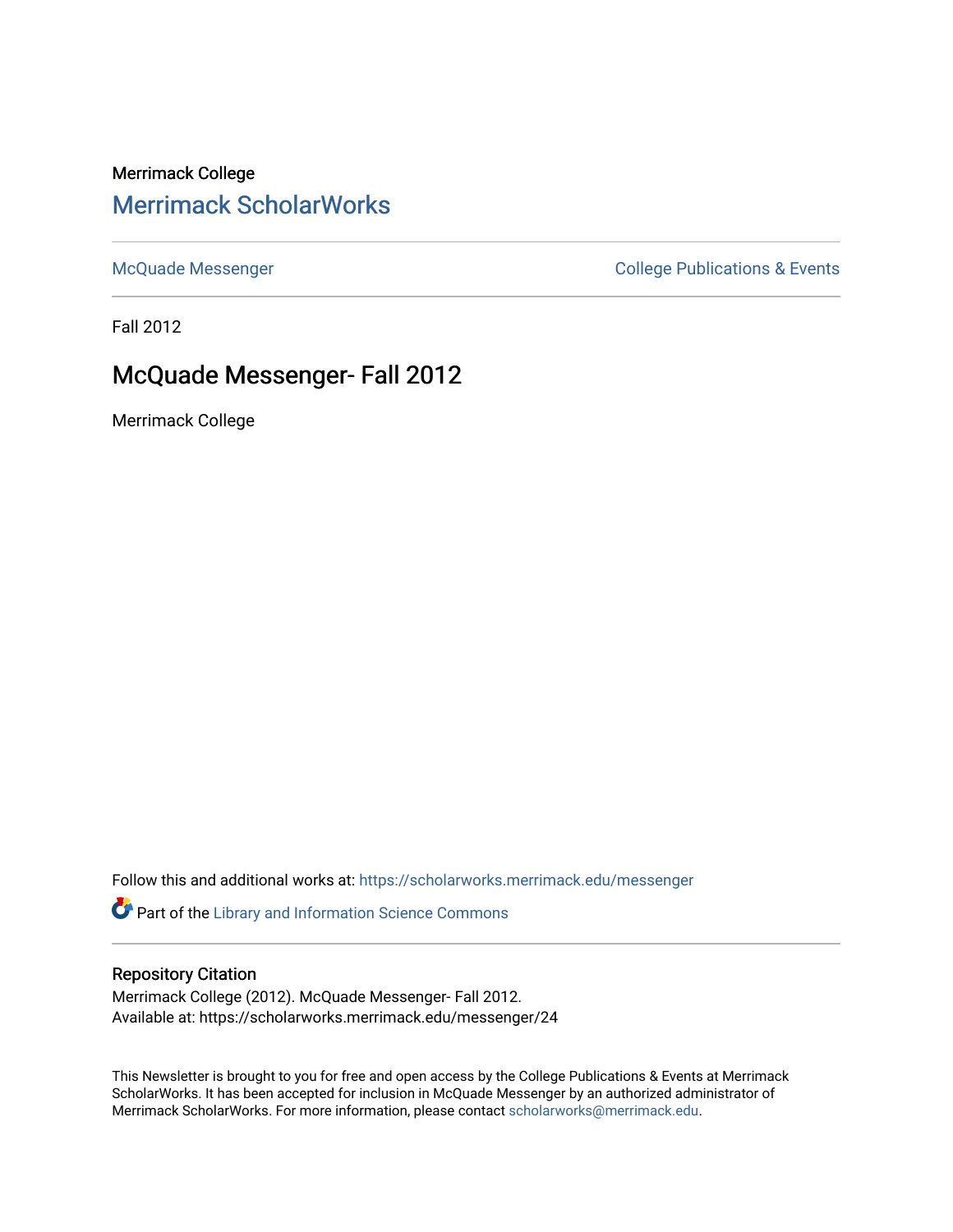**[McQuade Library Home](http://www.merrimack.edu/library)** 

## **McQuade Messenger Fall 2012**



## **FROM THE DIRECTOR'S DESK**

<span id="page-1-0"></span>Welcome Back! The energy is palpable as the weather turns cooler and we refocus our minds on academic pursuits. Faculty, be sure to send us copies of your publications for the Tolle Lege Collection. This year's celebration will be February 5, 2013 at 3:30pm.

We've had some changes here at McQuade. W will miss Helen Hanigan and Wendy Liu, and we're delighted to welcome Frances Nilsson and Catherine (C.J.) Wong to our permanent staff.

We're excited to be rolling out a new [liaison service model,](http://libguides.merrimack.edu/content.php?pid=120843&sid=3087257) with each school of the college having a dedicated librarian (more details below), a rededicated Access Services team to help you borrow whatever you need, and the Resource Management group to find and acquire materials to support your teaching and learning.



Don't forget to [reset your password](https://evergreen.noblenet.org/eg/opac/password_reset) to continue accessing materials from off campus!

~ Kathryn GeoffrionScannell

## **WHAT'S HAPPENING?**

## **WELCOME CJ**



We are pleased to welcome Catherine (C.J) Woodworth Wong to the McQuade Library staff as our new part–time Instruction/Liaison Librarian. CJ is our [Science and Engineering Liaison](http://libguides.merrimack.edu/content.php?pid=120843&sid=3087257) and provides reference services during Monday and Wednesday evenings.

CJ comes to us with a strong STEM (science, technology, engineering, & math) background. She received her Master of Science in Biological Sciences

and Bachelor of Science in Zoology from Eastern Illinois University where she studied the [effects of habitat fragmentation](http://www.phisigmasociety.org/WebSiteNew/PDF/Wong-C-FlyingSquirrel.pdf) [on southern flying squirrels](http://www.phisigmasociety.org/WebSiteNew/PDF/Wong-C-FlyingSquirrel.pdf)</u>. She earned her Master of Science in Library and Information Science from University of Illinois at Urbana-Champaign. She is also currently a part–time Biology professor at Endicott College. She has worked as a part–time reference librarian at Quinnipiac University where she provided reference services and performed collection development in the biological sciences.

#### **Stop by the library's Research Center (2nd floor across from the computer lab) to meet CJ!**

## **MEET THE ACCESS SERVICES LIBRARY STUDENT ASSISTANTS**

Friendly Access Services Library Student Assistants play a highly visible and important role in library operations by serving as the first point of contact for the library's patrons. Supervised by [Christina Condon](mailto:condonc@merrimack.edu), Access Services Manager, and [Joseph St.](http://www.noblenet.org/merrimack/newsletter/mailtostgermainj@merrimack.edu) [Germain](http://www.noblenet.org/merrimack/newsletter/mailtostgermainj@merrimack.edu), Evening Access Services Manager, library student assistants are carefully trained to assist patrons and facilitate access to library resources. Assistants work at the first floor Help Desk where they check materials in and out, answer patron questions, and refer patrons to other staff or in the stacks where they find and shelve materials.

## **WHAT'S NEW?**

## **NEW LIAISON PROGRAM @ MCQUADE**

McQuade Library's liaison program has been created to improve communication and encourage collaboration between the librarians and faculty. Librarians work with faculty in specific academic departments and serve as the primary contact between those departments and the library.

The goals of the library liaison program are to:

- Increase library awareness of faculty curricular needs
- Strengthen collection development activities
- Improve information literacy activities

We encourage faculty to contact their liaison today to learn more about how McQuade Library can support their departments' research and resource needs:

| <b>Business Liaison:</b>       | nilssonf@merrimack.edu |
|--------------------------------|------------------------|
| <b>Frances Nilsson</b>         | 978-837-5064           |
| <b>Education Liaison:</b>      | malikm@merrimack.edu   |
| Melinda Malik                  | 978-837-5016           |
| <b>Humanities Liaison:</b>     | chavezl@merrimack.edu  |
| Lyena Chavez                   | 978-837-5045           |
| Science & Engineering Liaison: | wongc@merrimack.edu    |
| Catherine (C.J.) Wong          | 978-837-5350           |
| Social Sciences Liaison:       | maturid@merrimack.edu  |
| Donna Maturi                   | 978-837-5267           |

To learn more about the program click on the **LIAISON tab** of the **Faculty Services and Resources** online guide. If you have questions about this new program, please contact [Lyena](mailto:chavezl@merrimack.edu) [Chavez,](mailto:chavezl@merrimack.edu) Head of Instruction & Outreach.

## **THE NEW LIBRARY ONLINE CATALOG IS LIVE!**

**NOBLE – the North of Boston Library Exchange – launched a new library catalog on Tuesday, May 29th. Try it out!**

**New Features:**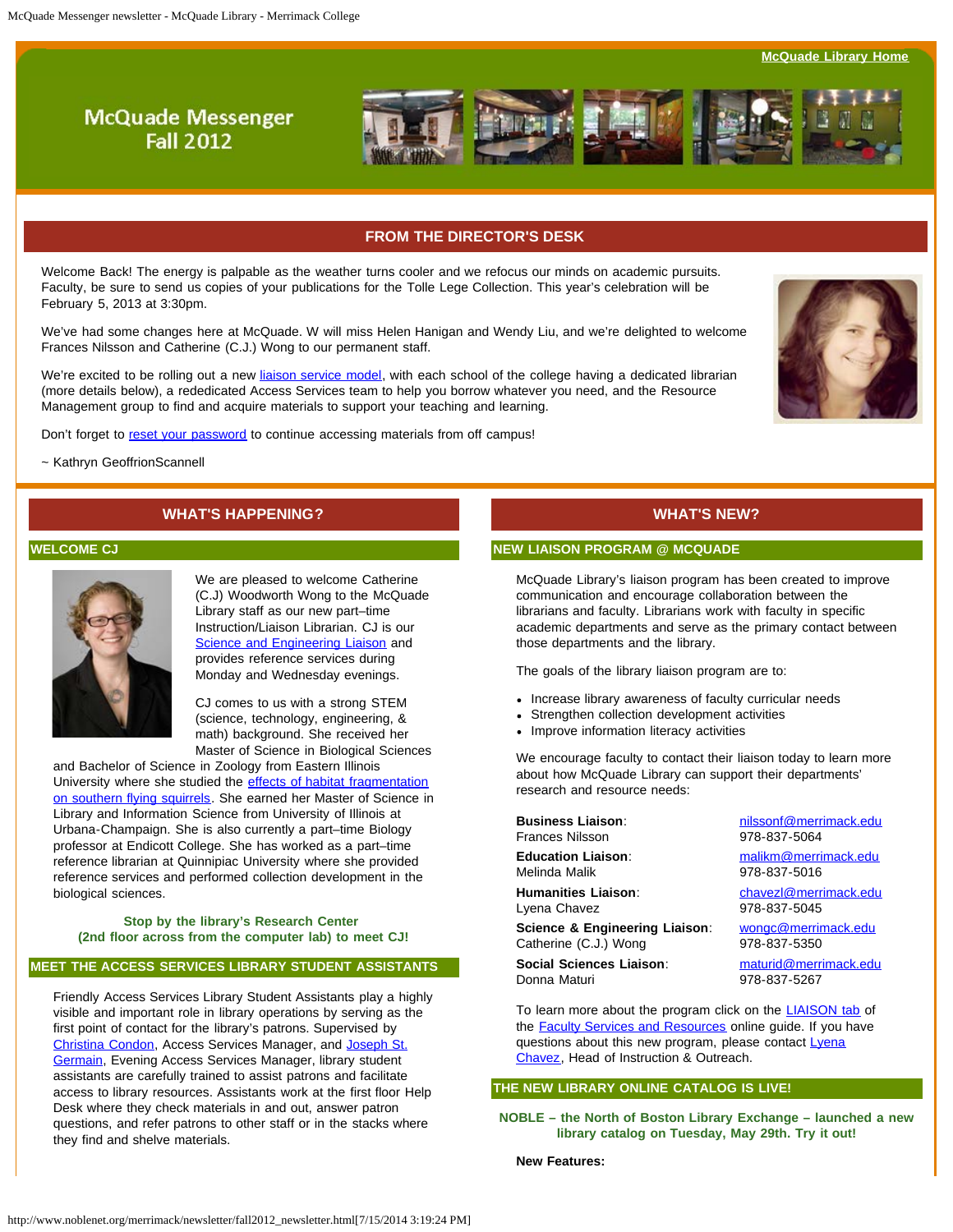

Pictured (from left to right): Neil Gagnon, Ryan Rivard, Marie Alexander, Neha Patel, Chanthida Duong, Tony Brunco, Anderson Sanchez, Katherine Almonte, Brandy Liljeblad, Liz Greeley, and Lisa Vassallo. Not pictured: Ariel Valdes, Tania Batista, and Olivia Currier.

This fall three new students, Olivia Currier, Neil Gagnon, and Lisa Vassallo, join eleven returning student assistants who have all proven themselves to be professional, customer service focused, and skilled employees.

## **THE LIBRARY... ON YOUR SCHEDULE**

**Need a place to study? For the third consecutive year McQuade Library is open extended hours to all Merrimack College students, faculty, and staff.**

Throughout the semester, with the exception of some holidays, the library will open Sunday at 10:00 a.m. and remain open until Friday at 12 midnight. The library will be open 10:00 a.m. – 12 midnight on Saturday.

**Be sure to have your MACK Card with you Sunday – Thursday from 12:00 midnight – 7:30 a.m. &** 

**Friday – Saturday from 5:00 p.m. – 12 midnight as you will need it to swipe into the building.**

During extended hours, dedicated and friendly Overnight Library Assistants are available at the 1st floor Help Desk to check out library materials and provide basic support for library resources, computers, and printers.

**So don't forget, whether you need a last minute resource for your assignment, a DVD for movie night, or a quiet place to study, the library is open when you need it.**

Contact [Joseph St. Germain,](mailto:stgermainj@merrimack.edu) Evening Access Services Manager, with any questions or concenrs.

## **REJUVENATING REFERENCE SERVICES FOR 21ST CENTURY LEARNING**

Three members of the Instruction & Outreach team, [Lyena](http://libguides.merrimack.edu/profile.php?uid=15706) [Chavez,](http://libguides.merrimack.edu/profile.php?uid=15706) [Melinda Malik,](http://libguides.merrimack.edu/profile.php?uid=19335) and [Donna Maturi](http://libguides.merrimack.edu/profile.php?uid=15707), presented at the **[ACRL New England Chapter](http://www.acrlnec.org/)** [Annual Conference on Friday,](http://conference2012.acrlnec.org/) [May 18, 2012.](http://conference2012.acrlnec.org/)



In their presentation titled, ["Rejuvenating Reference](http://libguides.merrimack.edu/rejuvenatingreference) **[Services for 21st Century](http://libguides.merrimack.edu/rejuvenatingreference)** 

[Learning,](http://libguides.merrimack.edu/rejuvenatingreference)" they discussed how bold and visionary ideas led to

McQuade Library's very own "renaissance" in reference services and explored how their new vibrant blended model of service delivery and redesign of library spaces enabled them to meet the needs of the community.

## **XBOX 360 @ MCQUADE!**

Did you know that the McQuade library has a collection of over

- Search the catalog more precisely
- Build, save, and share your own booklists
- Be able to obtain and reset your password/PIN online
- Receive pick-up notices via text message or email
- Suspend requests while you're on vacation

## **Set Your Library Password**

Whether new or returning, [set your library password](http://evergreen.noblenet.org/eg/opac/myopac/main) so you can:

- Access library databases off campus
- Download [Overdrive](http://overdrive.noblenet.org/) & [ebrary](http://proxy3.noblenet.org/login?url=http://site.ebrary.com/lib/merrimack/) electronic books ([learn more here\)](http://libguides.merrimack.edu/ebooks)
- Order materials (aka place hold requests) from other NOBLE libraries
- Renew your items online

## **To set your password:**

- [Click the here](http://evergreen.noblenet.org/eg/opac/myopac/main) or the Your Account Login in the [library catalog](http://evergreen.noblenet.org/eg/opac/home?locg=30).
- Click *RESET YOUR PASSWORD*.
- Enter the barcode number on the BACK of your MackCard and click *SUBMIT*
- An email will be sent to your Merrimack email. Click the link in the email and enter your password.

## **See our [Evergreen Catalog](http://libguides.merrimack.edu/evergreen) online guide for more information or [view a video demonstration.](http://www.youtube.com/watch?v=PDi38aMb8z8&feature=player_embedded)**

#### **NEW IN THE ERC**



Literature Bags are used for promoting early literacy skills for children in grades PreK – 2. Check out the new location in the [Education Resources](http://server1.noblenet.org/merrimack/blog2/) [Collection \(ERC\)](http://server1.noblenet.org/merrimack/blog2/).

## **NEW IN DATABASES**

#### **A to Z & Subject Database lists**

See a list of all new databases McQuade as added recently on our new [Databases](http://libguides.merrimack.edu/resources) guide, and refresh your knowledge of databases in your discipline. Among the new databases are a [suite of Britannicas](http://libguides.merrimack.edu/content.php?pid=209570&sid=2862086) geared for different age groups plus a Spanish-language version and the **Nursing Resource Center**, all provided by the Massachusetts Library System.

There is also the new **Sage** [Knowledge](http://proxy3.noblenet.org/login?url=http://knowledge.sagepub.com/) portal of social science works (formerly Sage Reference), a new portal for searching the **Ovid Sports** [Medicine Collection](http://proxy3.noblenet.org/login?url=http://ovidsp.ovid.com/autologin.html) of books and journals, and a reminder of the **NAXOS** Sheet Music [Library.](http://proxy3.noblenet.org/login?url=http://www.SheetMusicLib.com)





#### **Career Resources**

[Vault Career Insider](http://proxy3.noblenet.org/login?url=http://careerinsider.vault.com/wps/portal/careerinsider?parrefer=7443) — Register and find information on resume writing, business careers, industries, employers, and more. Guides can be downloaded and viewed online.